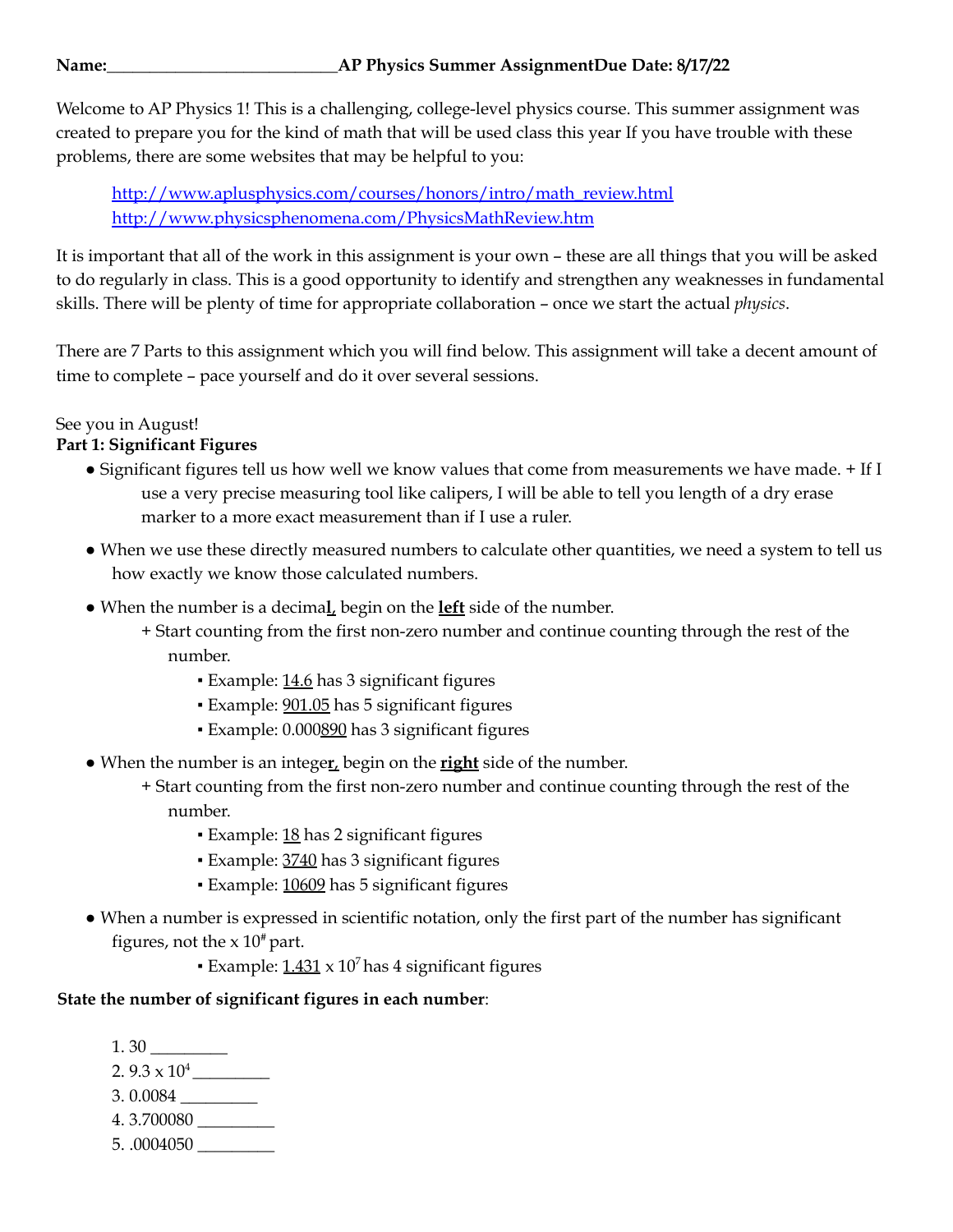6. 1.111 x 10 -5 \_\_\_\_\_\_\_\_\_

7. 540,003,000 \_\_\_\_\_\_\_\_\_

### **Part 2: Scientific Notation**

- Scientific notation is used to express numbers that are very large or very small.
- The exponent on the "10" tells you how many places to move the decimal point when converting the number back to standard notation.

+ A positive exponent indicates a large number

+ A negative exponent indicates a very small number

#### **Express each number in scientific notation, using the same number of significant figures as the original:**

- 8. 7,640,00 \_\_\_\_\_\_\_\_\_
- 9. 8327.2 \_\_\_\_\_\_\_\_\_
- 10. 0.0093 \_\_\_\_\_\_\_\_\_
- 11. 0.000000030 \_\_\_\_\_\_\_\_\_

### **Part 3: Unit Conversions**

• We will often convert between different units that measure the same quantity. This is especially common with the metric prefixes listed here.



● To convert between units, we can use a method of dimensional analysis known as the factor-label method. We multiply a given quantity by a conversion factor that has been set up to cancel out the old unit and leave us with the original quantity expressed as a new unit. See the example below:



**Perform the following unit conversions using the values you filled in the chart above.**

**<sup>13.</sup>** 50.3 gigabytes to terabytes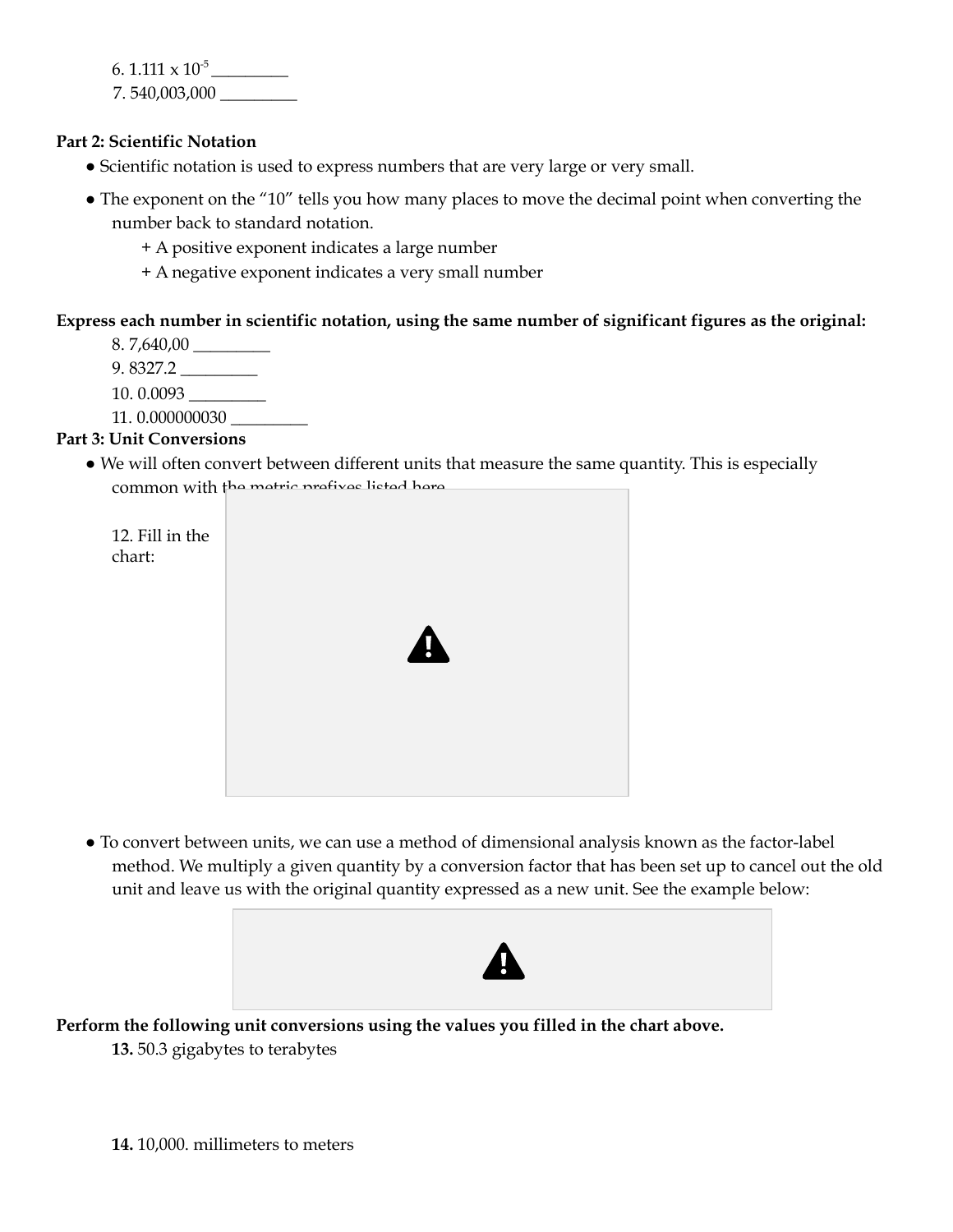- 15. 400.99 kilograms to micrograms
- 16. Calories are used to express energy quantities. If 1 calorie = 4.184 joules, how many calories would be equivalent to 1.45 × 10 5 joules?
- 17. If there are 745 Watts for every unit of horsepower, how many horsepower would it take to power one hundred‐watt light bulb?

### **Part 4: Geometry**

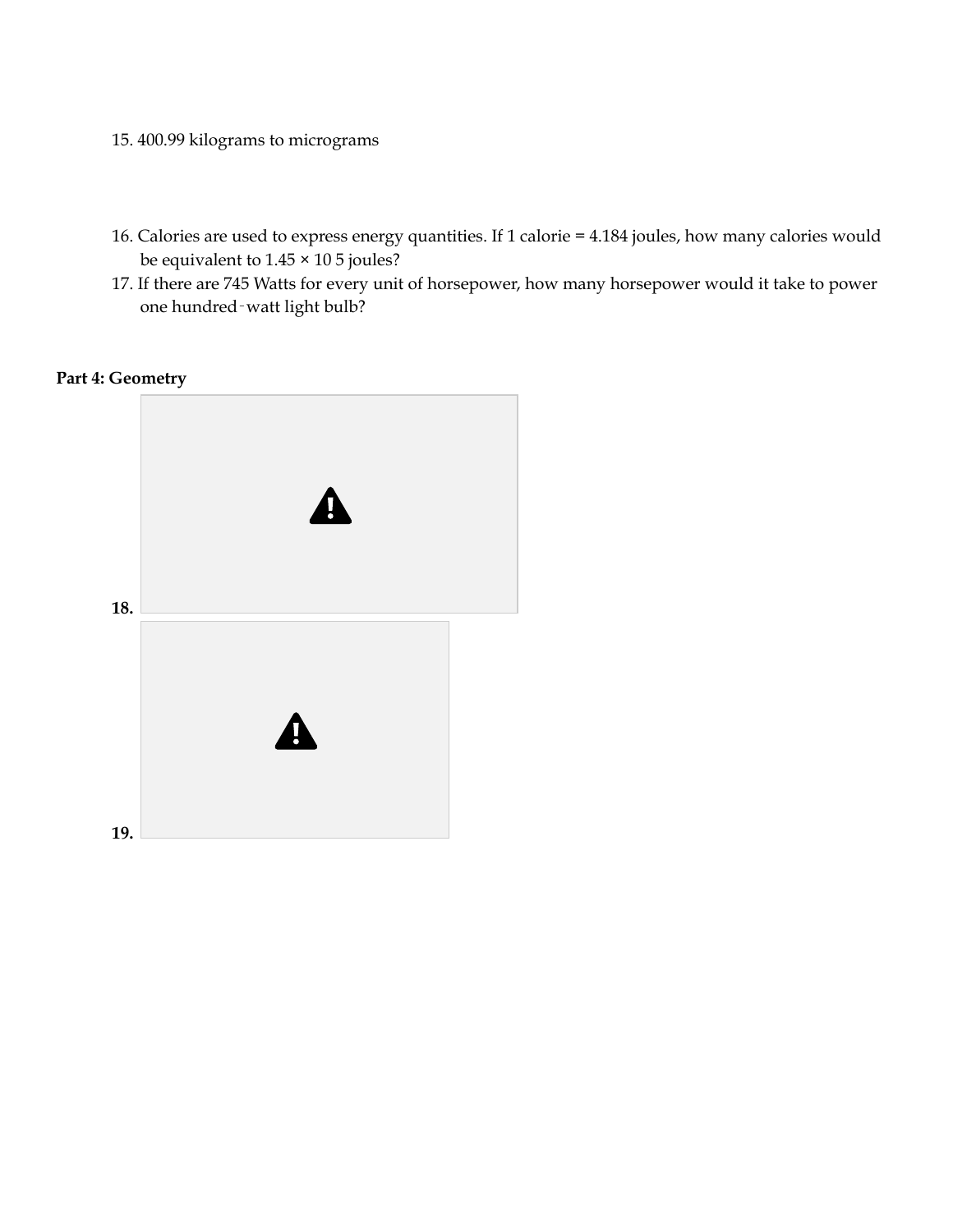

# **Part 5: Trigonometry**

- **●** When we are presented with a right triangle, we can use some basic trigonometric identities to solve for the sides of the triangle.
	- **+** Sin = opposite/hypotenuse
	- **+** Cos = adjacent/hypotenuse
	- **+** Tan = opposite/adjacent

**Calculate the unknowns using trigonometry. Use a calculator and round your answers to 3 significant figures.**



**22.**

**23.**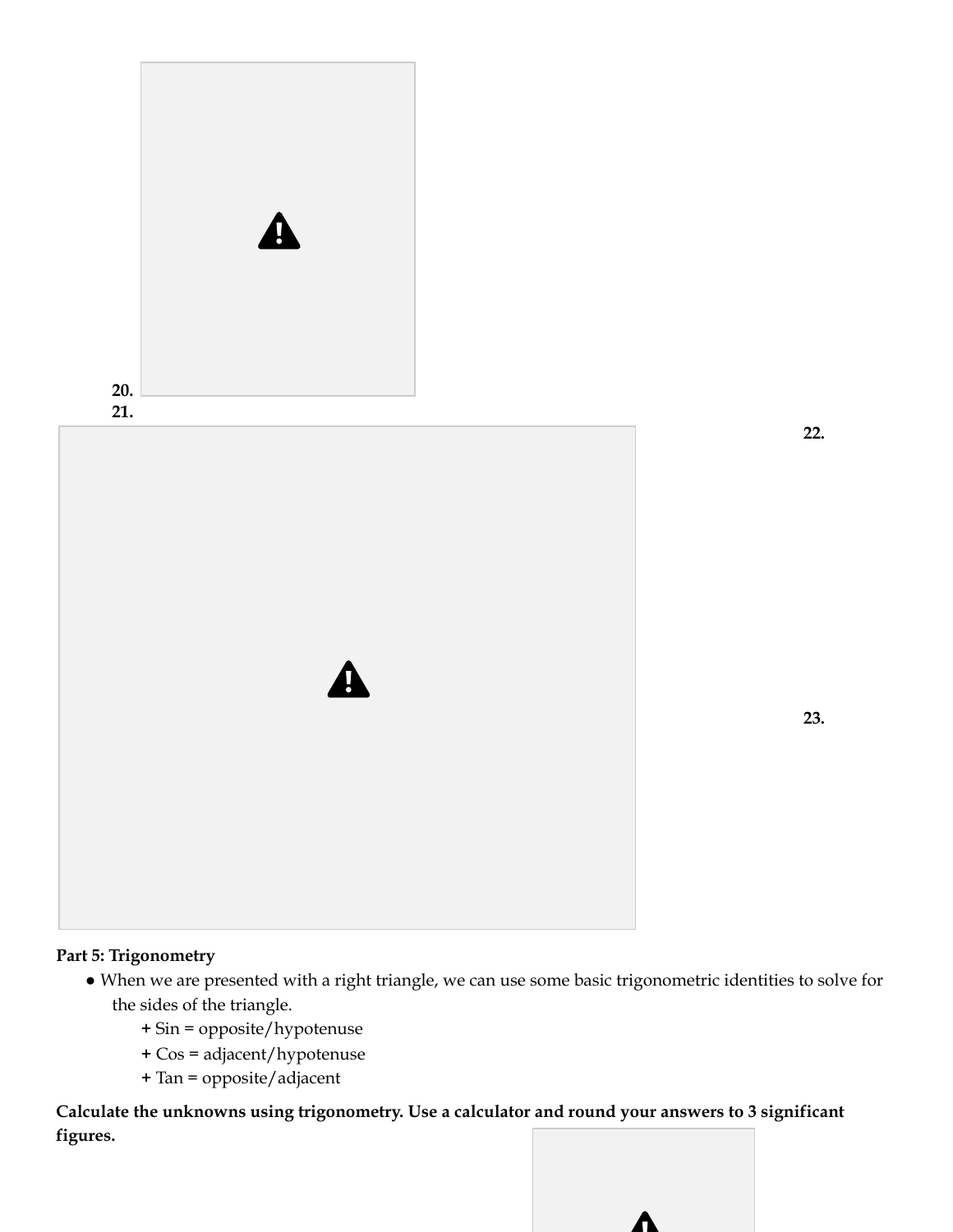| $24. \ \Box$<br>25. 27. | $\mathbf{\Theta}$ | 26. |
|-------------------------|-------------------|-----|
|                         |                   |     |

## For the following questions, consider only angles where  $0 < \theta < 90^\circ$

28. At what angle is sine at a maximum? \_\_\_\_\_\_\_\_\_ 29. At what angle is sine at a minimum? \_\_\_\_\_\_\_\_\_ 30. At what angle is cosine at a maximum? \_\_\_\_\_\_\_\_\_ 31. At what angle is cosine at a minimum? \_\_\_\_\_\_\_\_\_ 32. At what angle are sine and cosine equal? \_\_\_\_\_\_\_\_\_ 33. As the angle increases from 0 to 90, what happens to the value of sine? 34. As the angle increases from 0 to 90, what happens to value of cosine?

## **Part 6: Manipulating Equations**

● We can solve an equation "for" a variable by moving variables around until the equation says  $'$ variable $' = ...$